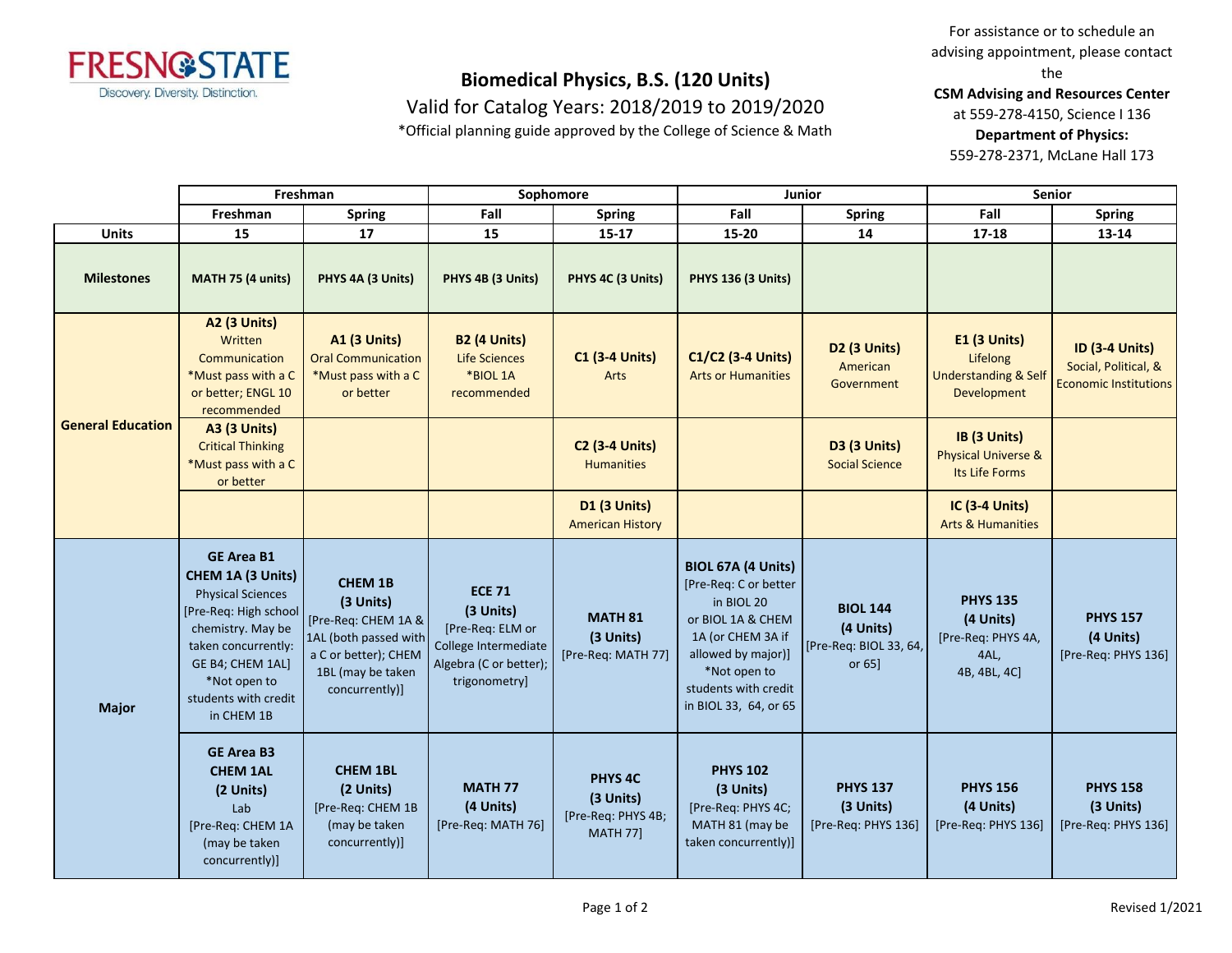

Valid for Catalog Years: 2018/2019 to 2019/2020

\*Official planning guide approved by the College of Science & Math

For assistance or to schedule an advising appointment, please contact the

**CSM Advising and Resources Center**

at 559-278-4150, Science I 136

**Department of Physics:**

559-278-2371, McLane Hall 173

|                                                        | Freshman                                                                                                                                 |                                                                                            | Sophomore                                                                                    |               | <b>Junior</b>                                                                                                 |                               | <b>Senior</b> |                                                 |
|--------------------------------------------------------|------------------------------------------------------------------------------------------------------------------------------------------|--------------------------------------------------------------------------------------------|----------------------------------------------------------------------------------------------|---------------|---------------------------------------------------------------------------------------------------------------|-------------------------------|---------------|-------------------------------------------------|
|                                                        | Freshman                                                                                                                                 | <b>Spring</b>                                                                              | Fall                                                                                         | <b>Spring</b> | Fall                                                                                                          | <b>Spring</b>                 | Fall          | <b>Spring</b>                                   |
| <b>Units</b>                                           | 15                                                                                                                                       | 17                                                                                         | 15                                                                                           | $15-17$       | $15 - 20$                                                                                                     | 14                            | 17-18         | 13-14                                           |
| <b>Major</b>                                           | <b>GE Area B4</b><br><b>MATH 75</b><br>(4 Units)<br>Quantitative<br>Reasoning<br>*See course catalog<br>for prerequisite<br>requirements | <b>MATH 76</b><br>(4 Units)<br>[Pre-Req: MATH 75 or<br><b>MATH 75A &amp; B]</b>            | <b>PHYS 4B</b><br>(3 Units)<br>[Pre-Req: PHYS 4A;<br>MATH 77 (may be<br>taken concurrently)] |               | <b>PHYS 136</b><br>(3 Units)<br>[Co-Req: PHYS 102]                                                            | <b>PHYS 155</b><br>$(1$ Unit) |               |                                                 |
|                                                        |                                                                                                                                          | <b>PHYS 4A</b><br>(3 Units)<br>[Pre-Req: GE B4;<br>MATH 76 (may be<br>taken concurrently)] | <b>PHYS 4BL</b><br>$(1$ Unit)<br>[Co-Req: PHYS 4B]                                           |               | <b>ECE 72</b><br>(2 Units)<br>[Pre-Req: ECE 71 or<br><b>CSCI 40]</b>                                          |                               |               |                                                 |
|                                                        |                                                                                                                                          | <b>PHYS 4AL</b><br>$(1$ Unit)<br>[Co-Req: PHYS 4A]                                         |                                                                                              |               |                                                                                                               |                               |               |                                                 |
|                                                        |                                                                                                                                          | <b>PHYS 155</b><br>$(1$ Unit)                                                              |                                                                                              |               |                                                                                                               |                               |               |                                                 |
| <b>Additional</b><br>Graduation<br><b>Requirements</b> |                                                                                                                                          |                                                                                            |                                                                                              |               | <b>UDWS (0-4 Units)</b><br>*Upper Division<br>Writing Exam OR "W"<br>Course (must pass<br>with a C or better) |                               |               | MI (3 Units)<br>Multicultural/<br>International |

#### **FOOTNOTES:**

**Prerequisites/Corequisites:** Other restrictions may apply. Please see your course catalog for detailed prerequisite/corequisite requirements.

**Grade Requirements:** CR/NC grading is not permitted in the Biomedical Physics major. Additional requirements, however, may be taken for CR/NC.

Upper Division Writing Skills requirement (UDWS): All undergraduate students must demonstrate competency in writing skills by passing the Upper Division Writing Exam (UDWE) or by obtaining a C or better in an approved upper division writing course, identified by the letter "W."

Substitutions: If substitutions/exceptions/waivers are made for any major courses that also meet GE and/or the Multicultural/International graduation requirement, the student is responsible for completing additional courses to satisfy the respective areas (GE and/or MI). This also includes the upperdivision writing requirement.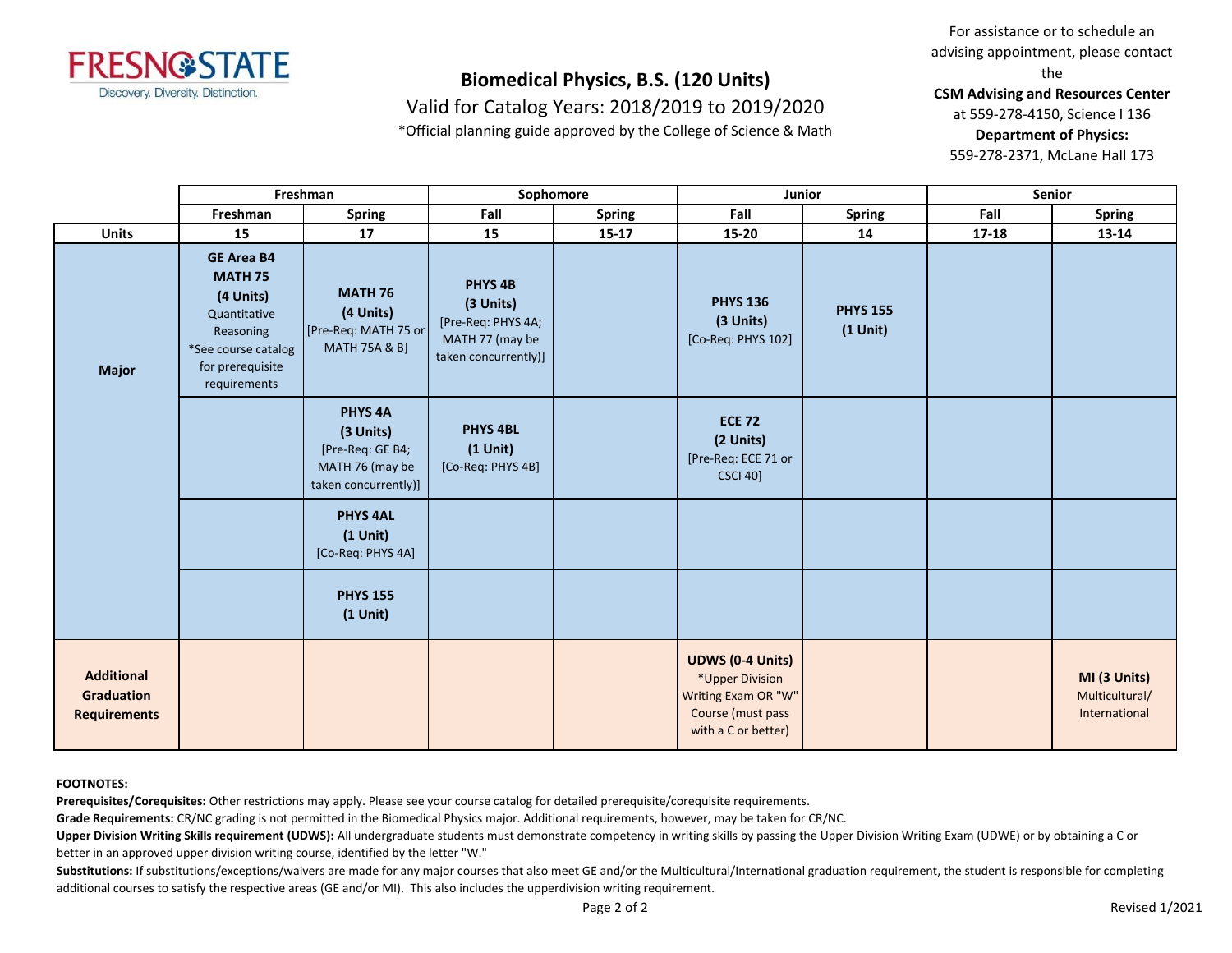

Valid for Catalog Years: 2017/2018

\*Official planning guide approved by the College of Science & Math

For assistance or to schedule an advising appointment, please contact the **CSM Advising and Resources Center** at 559-278-4150, Science I 136 **Department of Physics:** 559-278-2371, McLane Hall 173

|                             | Freshman                                                                                                                                                                                                          |                                                                                                                                            | Sophomore                                                                                                         |                                                                      | Junior                                                                                                                                                                                     |                                                                  | Senior                                                                            |                                                                               |
|-----------------------------|-------------------------------------------------------------------------------------------------------------------------------------------------------------------------------------------------------------------|--------------------------------------------------------------------------------------------------------------------------------------------|-------------------------------------------------------------------------------------------------------------------|----------------------------------------------------------------------|--------------------------------------------------------------------------------------------------------------------------------------------------------------------------------------------|------------------------------------------------------------------|-----------------------------------------------------------------------------------|-------------------------------------------------------------------------------|
|                             | Freshman                                                                                                                                                                                                          | <b>Spring</b>                                                                                                                              | Fall                                                                                                              | <b>Spring</b>                                                        | Fall                                                                                                                                                                                       | <b>Spring</b>                                                    | Fall                                                                              | <b>Spring</b>                                                                 |
| <b>Units</b>                | 15                                                                                                                                                                                                                | 17                                                                                                                                         | 15                                                                                                                | 15-17                                                                | 15-20                                                                                                                                                                                      | 14                                                               | $17 - 18$                                                                         | 13-14                                                                         |
| <b>Milestones</b>           | MATH 75 (4 units)                                                                                                                                                                                                 | PHYS 4A (3 Units)                                                                                                                          | PHYS 4B (3 Units)                                                                                                 | PHYS 4C (3 Units)                                                    | <b>PHYS 136 (3 Units)</b>                                                                                                                                                                  |                                                                  |                                                                                   |                                                                               |
| General<br><b>Education</b> | <b>A2 (3 Units)</b><br>Written<br>Communication<br>*Must pass with a C<br>or better; ENGL 10<br>recommended                                                                                                       | <b>A1 (3 Units)</b><br><b>Oral Communication</b><br>*Must pass with a C<br>or better                                                       | <b>B2 (4 Units)</b><br><b>Life Sciences</b><br>*BIOL 1A<br>recommended                                            | <b>C1 (3-4 Units)</b><br>Arts                                        | C1/C2 (3-4 Units)<br><b>Arts or Humanities</b>                                                                                                                                             | <b>D2 (3 Units)</b><br>American<br>Government                    | <b>E1 (3 Units)</b><br>Lifelong<br><b>Understanding &amp; Self</b><br>Development | <b>ID (3-4 Units)</b><br>Social, Political, &<br><b>Economic Institutions</b> |
|                             | <b>A3 (3 Units)</b><br><b>Critical Thinking</b><br>*Must pass with a C<br>or better                                                                                                                               |                                                                                                                                            |                                                                                                                   | <b>C2 (3-4 Units)</b><br><b>Humanities</b>                           |                                                                                                                                                                                            | <b>D3 (3 Units)</b><br><b>Social Science</b>                     | IB (3 Units)<br><b>Physical Universe &amp;</b><br>Its Life Forms                  | MI (3 Units)<br>Multicultural/<br>International                               |
|                             |                                                                                                                                                                                                                   |                                                                                                                                            |                                                                                                                   | <b>D1 (3 Units)</b><br><b>American History</b>                       |                                                                                                                                                                                            |                                                                  | <b>IC (3-4 Units)</b><br><b>Arts &amp; Humanities</b>                             |                                                                               |
| <b>Major</b>                | <b>GE Area B1</b><br>CHEM 1A (3 Units)<br><b>Physical Sciences</b><br>[Pre-Req: High school<br>chemistry. May be<br>taken concurrently:<br>GE B4; CHEM 1AL]<br>*Not open to<br>students with credit<br>in CHEM 1B | <b>CHEM 1B</b><br>(3 Units)<br>[Pre-Req: CHEM 1A &<br>1AL (both passed with<br>a C or better); CHEM<br>1BL (may be taken<br>concurrently)] | <b>ECE 71</b><br>(3 Units)<br>[Pre-Req: ELM or<br>College Intermediate<br>Algebra (C or better);<br>trigonometry] | <b>MATH 81</b><br>(3 Units)<br>[Pre-Req: MATH 77]                    | BIOL 67A (4 Units)<br>[Pre-Req: C or better<br>in BIOL 20<br>or BIOL 1A & CHEM<br>1A (or CHEM 3A if<br>allowed by major)]<br>*Not open to<br>students with credit<br>in BIOL 33, 64, or 65 | <b>BIOL 144</b><br>(4 Units)<br>[Pre-Req: BIOL 33, 64,<br>or 651 | <b>PHYS 135</b><br>(4 Units)<br>[Pre-Req: PHYS 4A,<br>4AL,<br>4B, 4BL, 4C]        | <b>PHYS 157</b><br>(4 Units)<br>[Pre-Req: PHYS 136]                           |
|                             | <b>GE Area B3</b><br><b>CHEM 1AL</b><br>(2 Units)<br>Lab<br>[Pre-Req: CHEM 1A<br>(may be taken<br>concurrently)]                                                                                                  | <b>CHEM 1BL</b><br>(2 Units)<br>[Pre-Req: CHEM 1B<br>(may be taken<br>concurrently)]                                                       | <b>MATH 77</b><br>(4 Units)<br>[Pre-Req: MATH 76]                                                                 | <b>PHYS 4C</b><br>(3 Units)<br>[Pre-Req: PHYS 4B;<br><b>MATH 77]</b> | <b>PHYS 102</b><br>(3 Units)<br>[Pre-Req: PHYS 4C;<br>MATH 81 (may be<br>taken concurrently)]                                                                                              | <b>PHYS 137</b><br>(3 Units)<br>[Pre-Req: PHYS 136]              | <b>PHYS 156</b><br>(4 Units)<br>[Pre-Req: PHYS 136]                               | <b>PHYS 158</b><br>(3 Units)<br>[Pre-Req: PHYS 136]                           |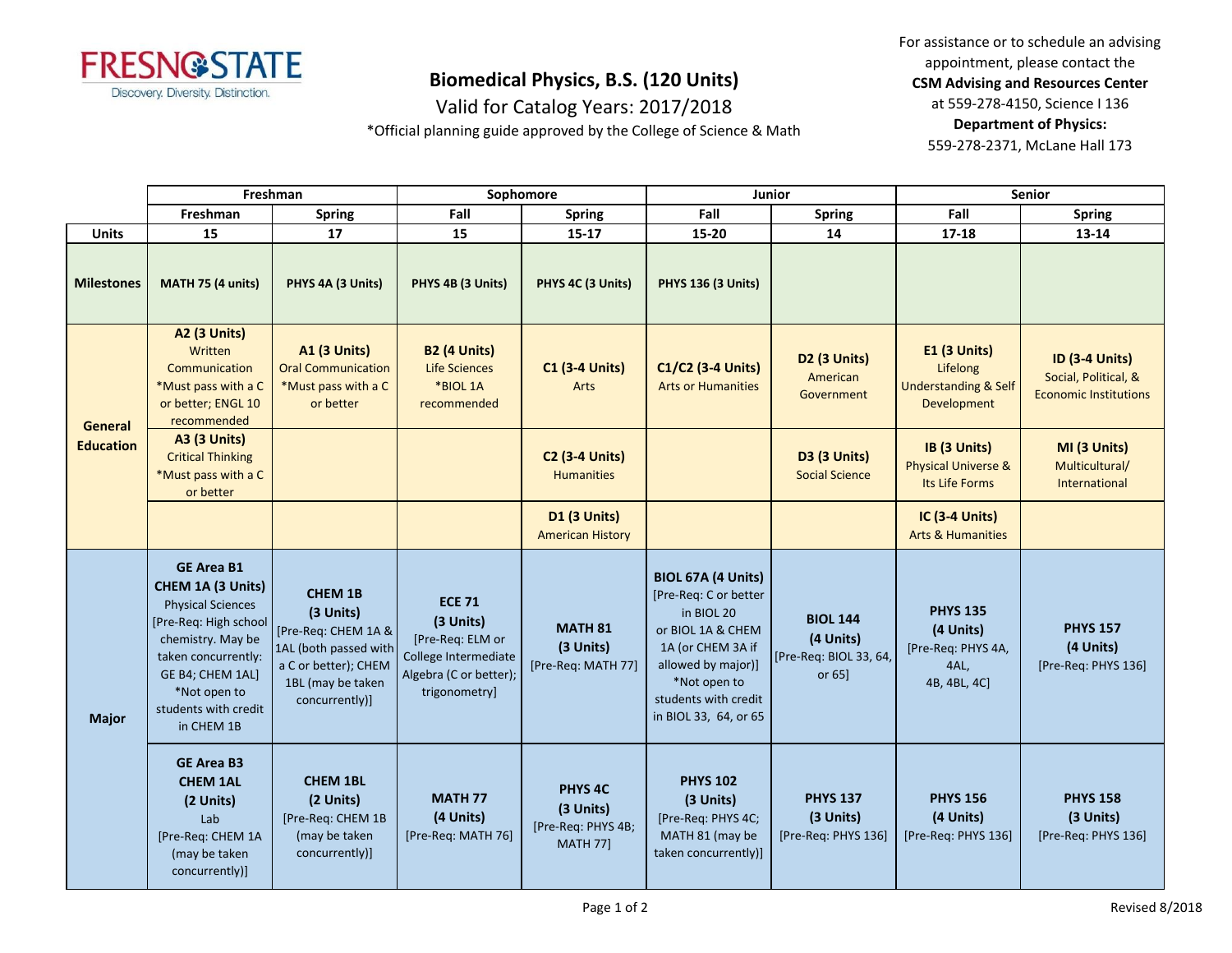

Valid for Catalog Years: 2017/2018

\*Official planning guide approved by the College of Science & Math

For assistance or to schedule an advising appointment, please contact the **CSM Advising and Resources Center** at 559-278-4150, Science I 136 **Department of Physics:** 559-278-2371, McLane Hall 173

|                  | Freshman                                                                                                                                 |                                                                                  | Sophomore                                                                                        |               | Junior                                                                                                        |                               | <b>Senior</b> |               |
|------------------|------------------------------------------------------------------------------------------------------------------------------------------|----------------------------------------------------------------------------------|--------------------------------------------------------------------------------------------------|---------------|---------------------------------------------------------------------------------------------------------------|-------------------------------|---------------|---------------|
|                  | Freshman                                                                                                                                 | Spring                                                                           | Fall                                                                                             | <b>Spring</b> | Fall                                                                                                          | <b>Spring</b>                 | Fall          | <b>Spring</b> |
| <b>Units</b>     | 15                                                                                                                                       | 17                                                                               | 15                                                                                               | $15 - 17$     | $15 - 20$                                                                                                     | 14                            | 17-18         | 13-14         |
| <b>Major</b>     | <b>GE Area B4</b><br><b>MATH 75</b><br>(4 Units)<br>Quantitative<br>Reasoning<br>*See course catalog<br>for prerequisite<br>requirements | <b>MATH 76</b><br>(4 Units)<br>[Pre-Req: MATH 75 or<br><b>MATH 75A &amp; B]</b>  | PHYS <sub>4B</sub><br>(3 Units)<br>[Pre-Req: PHYS 4A;<br>MATH 77 (may be<br>taken concurrently)] |               | <b>PHYS 136</b><br>(3 Units)<br>[Co-Req: PHYS 102]                                                            | <b>PHYS 155</b><br>$(1$ Unit) |               |               |
|                  |                                                                                                                                          | PHYS 4A (3 Units)<br>[Pre-Req: GE B4;<br>MATH 76 (may be<br>taken concurrently)] | <b>PHYS 4BL</b><br>$(1$ Unit $)$<br>[Co-Req: PHYS 4B]                                            |               | <b>ECE 72</b><br>(2 Units)<br>[Pre-Req: ECE 71 or<br><b>CSCI 40]</b>                                          |                               |               |               |
|                  |                                                                                                                                          | PHYS 4AL (1 Unit)<br>[Co-Req: PHYS 4A]                                           |                                                                                                  |               |                                                                                                               |                               |               |               |
|                  |                                                                                                                                          | <b>PHYS 155</b><br>$(1$ Unit)                                                    |                                                                                                  |               |                                                                                                               |                               |               |               |
| <b>Electives</b> |                                                                                                                                          |                                                                                  |                                                                                                  |               | <b>UDWS (0-4 Units)</b><br>*Upper Division<br>Writing Exam OR "W"<br>Course (must pass<br>with a C or better) |                               |               |               |

#### **FOOTNOTES:**

**Prerequisites/Corequisites:** Other restrictions may apply. Please see your course catalog for detailed prerequisite/corequisite requirements.

**Grade Requirements:** CR/NC grading is not permitted in the Biomedical Physics major. Additional requirements, however, may be taken for CR/NC.

Upper Division Writing Skills requirement (UDWS): All undergraduate students must demonstrate competency in writing skills by passing the Upper Division Writing Exam (UDWE) or by obtaining a C or better in an approved upper division writing course, identified by the letter "W."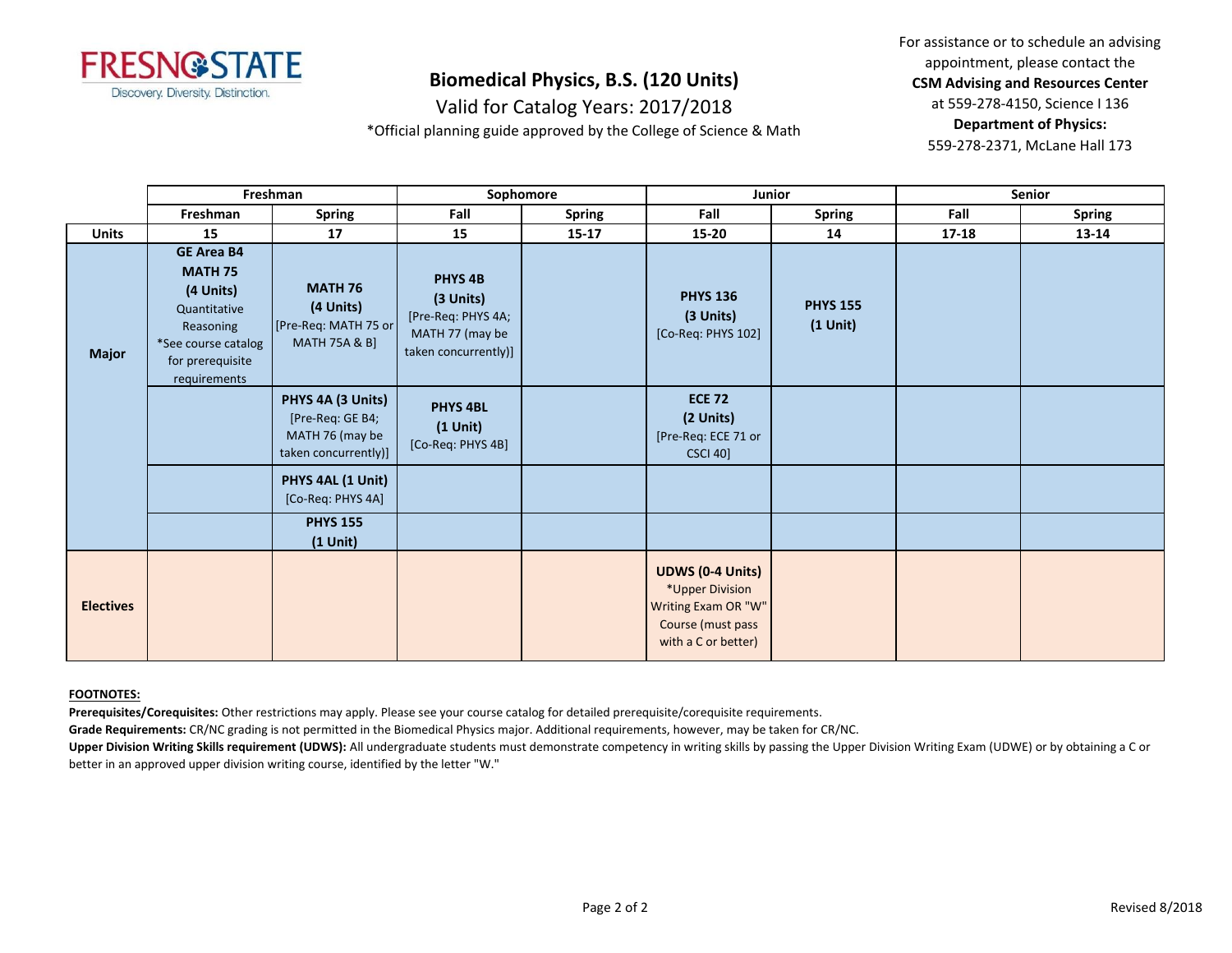

For assistance or to schedule an advising appointment, please contact the **CSM Advising and Resources Center** at 559-278-4150, Science I 136

Valid for Catalog Years: 2016/2017 \*Official planning guide approved by the College of Science & Math

**Department of Physics:** 559-278-2371, McLane Hall 173

|                                    | Freshman                                                                                                                                                                                                          |                                                                                                                                  | Sophomore                                                                                                |                                                            | Junior                                                                                                                                                                                     |                                                                  | <b>Senior</b>                                                                     |                                                                               |
|------------------------------------|-------------------------------------------------------------------------------------------------------------------------------------------------------------------------------------------------------------------|----------------------------------------------------------------------------------------------------------------------------------|----------------------------------------------------------------------------------------------------------|------------------------------------------------------------|--------------------------------------------------------------------------------------------------------------------------------------------------------------------------------------------|------------------------------------------------------------------|-----------------------------------------------------------------------------------|-------------------------------------------------------------------------------|
|                                    | Fall                                                                                                                                                                                                              | <b>Spring</b>                                                                                                                    | Fall                                                                                                     | <b>Spring</b>                                              | Fall                                                                                                                                                                                       | <b>Spring</b>                                                    | Fall                                                                              | <b>Spring</b>                                                                 |
| <b>Units</b>                       | 15                                                                                                                                                                                                                | 17                                                                                                                               | 16                                                                                                       | $15 - 17$                                                  | 13-18                                                                                                                                                                                      | 14                                                               | $17 - 18$                                                                         | 13-14                                                                         |
| <b>General</b><br><b>Education</b> | A2 (3 Units)<br>Written<br>Communication<br>*Must pass with a C<br>or better; ENGL 10<br>recommended                                                                                                              | <b>A1 (3 Units)</b><br><b>Oral Communication</b><br>*Must pass with a C<br>or better                                             | <b>B2 (4 Units)</b><br><b>Life Sciences</b><br>*BIOL 1A<br>recommended                                   | <b>C1 (3-4 Units)</b><br>Arts                              | C1/C2 (3-4 Units)<br><b>Arts or Humanities</b>                                                                                                                                             | D2 (3 Units)<br>American<br>Government                           | <b>E1 (3 Units)</b><br>Lifelong<br><b>Understanding &amp; Self</b><br>Development | <b>ID (3-4 Units)</b><br>Social, Political, &<br><b>Economic Institutions</b> |
|                                    | <b>A3 (3 Units)</b><br><b>Critical Thinking</b><br>*Must pass with a C<br>or better                                                                                                                               |                                                                                                                                  |                                                                                                          | <b>C2 (3-4 Units)</b><br><b>Humanities</b>                 |                                                                                                                                                                                            | D3 (3 Units)<br><b>Social Science</b>                            | IB (3 Units)<br><b>Physical Universe &amp;</b><br>Its Life Forms                  | MI (3 Units)<br>Multicultural/<br>International                               |
|                                    |                                                                                                                                                                                                                   |                                                                                                                                  |                                                                                                          | <b>D1 (3 Units)</b><br><b>American History</b>             |                                                                                                                                                                                            |                                                                  | <b>IC (3-4 Units)</b><br><b>Arts &amp; Humanities</b>                             |                                                                               |
| <b>Major</b>                       | <b>GE Area B1</b><br>CHEM 1A (3 Units)<br><b>Physical Sciences</b><br>[Pre-Req: High school<br>chemistry. May be<br>taken concurrently:<br>GE B4; CHEM 1AL]<br>*Not open to<br>students with credit<br>in CHEM 1B | CHEM 1B (3 Units)<br>[Pre-Req: CHEM 1A &<br>1AL (both passed with<br>a C or better); CHEM<br>1BL (may be taken<br>concurrently)] | CSCI 40 (4 Units)<br>[Pre-Req: ELM or<br>College Intermediate<br>Algebra (C or better);<br>trigonometry] | MATH 81 (3 Units)<br>[Pre-Req: MATH 77]                    | BIOL 67A (4 Units)<br>[Pre-Req: C or better<br>in BIOL 20<br>or BIOL 1A & CHEM<br>1A (or CHEM 3A if<br>allowed by major)]<br>*Not open to<br>students with credit<br>in BIOL 33, 64, or 65 | <b>BIOL 144 (4 Units)</b><br>[Pre-Req: BIOL 33, 64,<br>or $65$ ] | <b>PHYS 135 (4 Units)</b><br>[Pre-Req: PHYS 4A,<br>4AL,<br>4B, 4BL, 4C]           | <b>PHYS 157 (4 Units)</b><br>[Pre-Req: PHYS 136]                              |
|                                    | <b>GE Area B3</b><br><b>CHEM 1AL</b><br>(2 Units)<br>Lab<br>[Pre-Req: CHEM 1A<br>(may be taken<br>concurrently)]                                                                                                  | <b>CHEM 1BL</b><br>(2 Units)<br>[Pre-Req: CHEM 1B<br>(may be taken<br>concurrently)]                                             | MATH 77 (4 Units)<br>[Pre-Req: MATH 76]                                                                  | PHYS 4C (3 Units)<br>[Pre-Req: PHYS 4B;<br><b>MATH 77]</b> | <b>PHYS 102 (3 Units)</b><br>[Pre-Reg: PHYS 4C;<br>MATH 81 (may be<br>taken concurrently)]                                                                                                 | <b>PHYS 137 (3 Units)</b><br>[Pre-Req: PHYS 136]                 | <b>PHYS 156 (4 Units)</b><br>[Pre-Req: PHYS 136]                                  | <b>PHYS 158 (3 Units)</b><br>[Pre-Reg: PHYS 136]                              |